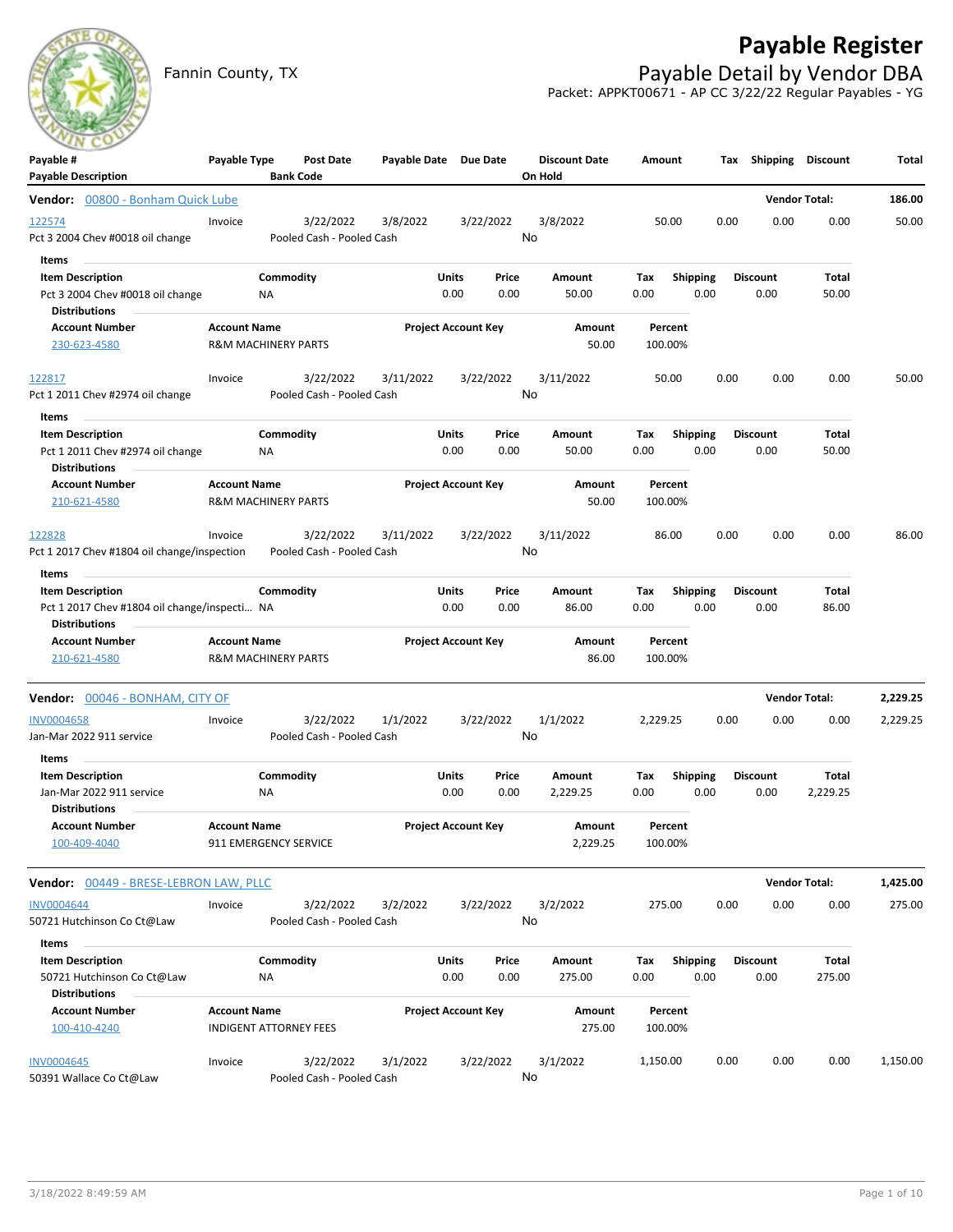| Payable Register                                           |                                                       |                                        |                       |                            |               |                      |             |                         |      |                         | Packet: APPKT00671 - AP CC 3/22/22 Regular Payables - YG |          |
|------------------------------------------------------------|-------------------------------------------------------|----------------------------------------|-----------------------|----------------------------|---------------|----------------------|-------------|-------------------------|------|-------------------------|----------------------------------------------------------|----------|
| Payable #                                                  | Payable Type                                          | Post Date                              | Payable Date Due Date |                            |               | <b>Discount Date</b> | Amount      |                         |      | Tax Shipping Discount   |                                                          | Total    |
| <b>Payable Description</b>                                 |                                                       | <b>Bank Code</b>                       |                       |                            |               | On Hold              |             |                         |      |                         |                                                          |          |
| Items                                                      |                                                       |                                        |                       |                            |               |                      |             |                         |      |                         |                                                          |          |
| <b>Item Description</b>                                    |                                                       | Commodity                              |                       | Units                      | Price         | <b>Amount</b>        | Tax         | <b>Shipping</b>         |      | <b>Discount</b>         | Total                                                    |          |
| 50391 Wallace Co Ct@Law<br><b>Distributions</b>            | ΝA                                                    |                                        |                       | 0.00                       | 0.00          | 1,150.00             | 0.00        | 0.00                    |      | 0.00                    | 1,150.00                                                 |          |
| <b>Account Number</b>                                      | <b>Account Name</b>                                   |                                        |                       | <b>Project Account Key</b> |               | Amount               |             | Percent                 |      |                         |                                                          |          |
| 100-410-4240                                               | <b>INDIGENT ATTORNEY FEES</b>                         |                                        |                       |                            |               | 1,150.00             |             | 100.00%                 |      |                         |                                                          |          |
| <b>Vendor:</b> VEN02089 - Cirro Energy                     |                                                       |                                        |                       |                            |               |                      |             |                         |      |                         | <b>Vendor Total:</b>                                     | 467.04   |
| 118009268560                                               | Invoice                                               | 3/22/2022                              | 3/10/2022             | 4/11/2022                  |               | 3/10/2022            |             | 467.04                  | 0.00 | 0.00                    | 0.00                                                     | 467.04   |
| Leonard EMS electric 2/7-3/9/22                            |                                                       | Pooled Cash - Pooled Cash              |                       |                            |               | No                   |             |                         |      |                         |                                                          |          |
| Items                                                      |                                                       |                                        |                       |                            |               |                      |             |                         |      |                         |                                                          |          |
| <b>Item Description</b><br>Leonard EMS electric 2/7-3/9/22 | ΝA                                                    | Commodity                              |                       | Units<br>0.00              | Price<br>0.00 | Amount<br>467.04     | Tax<br>0.00 | <b>Shipping</b><br>0.00 |      | <b>Discount</b><br>0.00 | Total<br>467.04                                          |          |
| <b>Distributions</b>                                       |                                                       |                                        |                       |                            |               |                      |             |                         |      |                         |                                                          |          |
| <b>Account Number</b>                                      | <b>Account Name</b>                                   |                                        |                       | <b>Project Account Key</b> |               | Amount               |             | Percent                 |      |                         |                                                          |          |
| 100-540-4400                                               | UTILITIES ELECTRICITY                                 |                                        |                       |                            |               | 467.04               |             | 100.00%                 |      |                         |                                                          |          |
| <b>Vendor: 00056 - DALLAS COUNTY TREASURER</b>             |                                                       |                                        |                       |                            |               |                      |             |                         |      |                         | <b>Vendor Total:</b>                                     | 2,150.00 |
| 495543                                                     | Invoice                                               | 3/22/2022                              | 3/3/2022              | 3/22/2022                  |               | 3/3/2022             | 2,150.00    |                         | 0.00 | 0.00                    | 0.00                                                     | 2,150.00 |
| Autopsy - Lappin                                           |                                                       | Pooled Cash - Pooled Cash              |                       |                            |               | No                   |             |                         |      |                         |                                                          |          |
| Items<br><b>Item Description</b>                           |                                                       | Commodity                              |                       | Units                      | Price         | Amount               | Tax         | <b>Shipping</b>         |      | <b>Discount</b>         | Total                                                    |          |
| Autopsy - Lappin                                           | NA                                                    |                                        |                       | 0.00                       | 0.00          | 2,150.00             | 0.00        | 0.00                    |      | 0.00                    | 2,150.00                                                 |          |
| <b>Distributions</b>                                       |                                                       |                                        |                       |                            |               |                      |             |                         |      |                         |                                                          |          |
| <b>Account Number</b>                                      | <b>Account Name</b>                                   |                                        |                       | <b>Project Account Key</b> |               | Amount               |             | Percent                 |      |                         |                                                          |          |
| 100-425-4660                                               | <b>AUTOPSIES</b>                                      |                                        |                       |                            |               | 2,150.00             |             | 100.00%                 |      |                         |                                                          |          |
| <b>Vendor:</b> VEN02831 - Double J Equipment Repair LLC    |                                                       |                                        |                       |                            |               |                      |             |                         |      |                         | <b>Vendor Total:</b>                                     | 1,294.62 |
| 4627                                                       | Invoice                                               | 3/22/2022                              | 3/10/2022             | 4/9/2022                   |               | 3/10/2022            |             | 628.85                  | 0.00 | 0.00                    | 0.00                                                     | 628.85   |
| Pct 1 John Deere 770BH repairs                             |                                                       | Pooled Cash - Pooled Cash              |                       |                            |               | No                   |             |                         |      |                         |                                                          |          |
| Items                                                      |                                                       |                                        |                       |                            |               |                      |             |                         |      |                         |                                                          |          |
| <b>Item Description</b>                                    |                                                       | Commodity                              |                       | Units                      | Price         | Amount               | Tax         | <b>Shipping</b>         |      | <b>Discount</b>         | Total                                                    |          |
| Pct 1 John Deere 770BH repairs<br><b>Distributions</b>     | ΝA                                                    |                                        |                       | 0.00                       | 0.00          | 628.85               | 0.00        | 0.00                    |      | 0.00                    | 628.85                                                   |          |
| <b>Account Number</b>                                      | <b>Account Name</b>                                   |                                        |                       | <b>Project Account Key</b> |               | Amount               |             | Percent                 |      |                         |                                                          |          |
| 210-621-4580                                               | <b>R&amp;M MACHINERY PARTS</b>                        |                                        |                       |                            |               | 628.85               |             | 100.00%                 |      |                         |                                                          |          |
| 4639<br>Pct 1 John Deere 7210 repairs                      | Invoice                                               | 3/22/2022<br>Pooled Cash - Pooled Cash | 3/8/2022              | 4/7/2022                   |               | 3/8/2022<br>No       |             | 665.77                  | 0.00 | 0.00                    | 0.00                                                     | 665.77   |
|                                                            |                                                       |                                        |                       |                            |               |                      |             |                         |      |                         |                                                          |          |
| Items<br><b>Item Description</b>                           |                                                       |                                        |                       | Units                      | Price         |                      |             |                         |      | <b>Discount</b>         | Total                                                    |          |
| Pct 1 John Deere 7210 repairs                              | ΝA                                                    | Commodity                              |                       | 0.00                       | 0.00          | Amount<br>665.77     | Tax<br>0.00 | <b>Shipping</b><br>0.00 |      | 0.00                    | 665.77                                                   |          |
| <b>Distributions</b>                                       |                                                       |                                        |                       |                            |               |                      |             |                         |      |                         |                                                          |          |
| <b>Account Number</b><br>210-621-4580                      | <b>Account Name</b><br><b>R&amp;M MACHINERY PARTS</b> |                                        |                       | <b>Project Account Key</b> |               | Amount<br>665.77     |             | Percent<br>100.00%      |      |                         |                                                          |          |
|                                                            |                                                       |                                        |                       |                            |               |                      |             |                         |      |                         |                                                          |          |
| <b>Vendor: 00797 - FANNIN COUNTY TAX ASSESSOR-COL</b>      |                                                       |                                        |                       |                            |               |                      |             |                         |      |                         | <b>Vendor Total:</b>                                     | 15.00    |
| <b>INV0004655</b>                                          | Invoice                                               | 3/22/2022                              | 3/16/2022             | 3/22/2022                  |               | 3/16/2022            |             | 7.50                    | 0.00 | 0.00                    | 0.00                                                     | 7.50     |
| Pct 1 2017 Chev #1804 registration                         |                                                       | Pooled Cash - Pooled Cash              |                       |                            |               | No                   |             |                         |      |                         |                                                          |          |
| Items                                                      |                                                       |                                        |                       |                            |               |                      |             |                         |      |                         |                                                          |          |
| <b>Item Description</b>                                    |                                                       | Commodity                              |                       | Units                      | Price         | Amount               | Tax         | <b>Shipping</b>         |      | <b>Discount</b>         | Total                                                    |          |
| Pct 1 2017 Chev #1804 registration                         | ΝA                                                    |                                        |                       | 0.00                       | 0.00          | 7.50                 | 0.00        | 0.00                    |      | 0.00                    | 7.50                                                     |          |
| <b>Distributions</b>                                       |                                                       |                                        |                       |                            |               |                      |             |                         |      |                         |                                                          |          |
| <b>Account Number</b><br>210-621-4580                      | <b>Account Name</b><br><b>R&amp;M MACHINERY PARTS</b> |                                        |                       | <b>Project Account Key</b> |               | Amount<br>7.50       |             | Percent<br>100.00%      |      |                         |                                                          |          |
| <b>INV0004656</b>                                          | Invoice                                               | 3/22/2022                              | 3/16/2022             | 3/22/2022                  |               | 3/16/2022            |             | 7.50                    | 0.00 | 0.00                    | 0.00                                                     | 7.50     |
| Pct 3 2017 Chev #4756 registration                         |                                                       | Pooled Cash - Pooled Cash              |                       |                            |               | No                   |             |                         |      |                         |                                                          |          |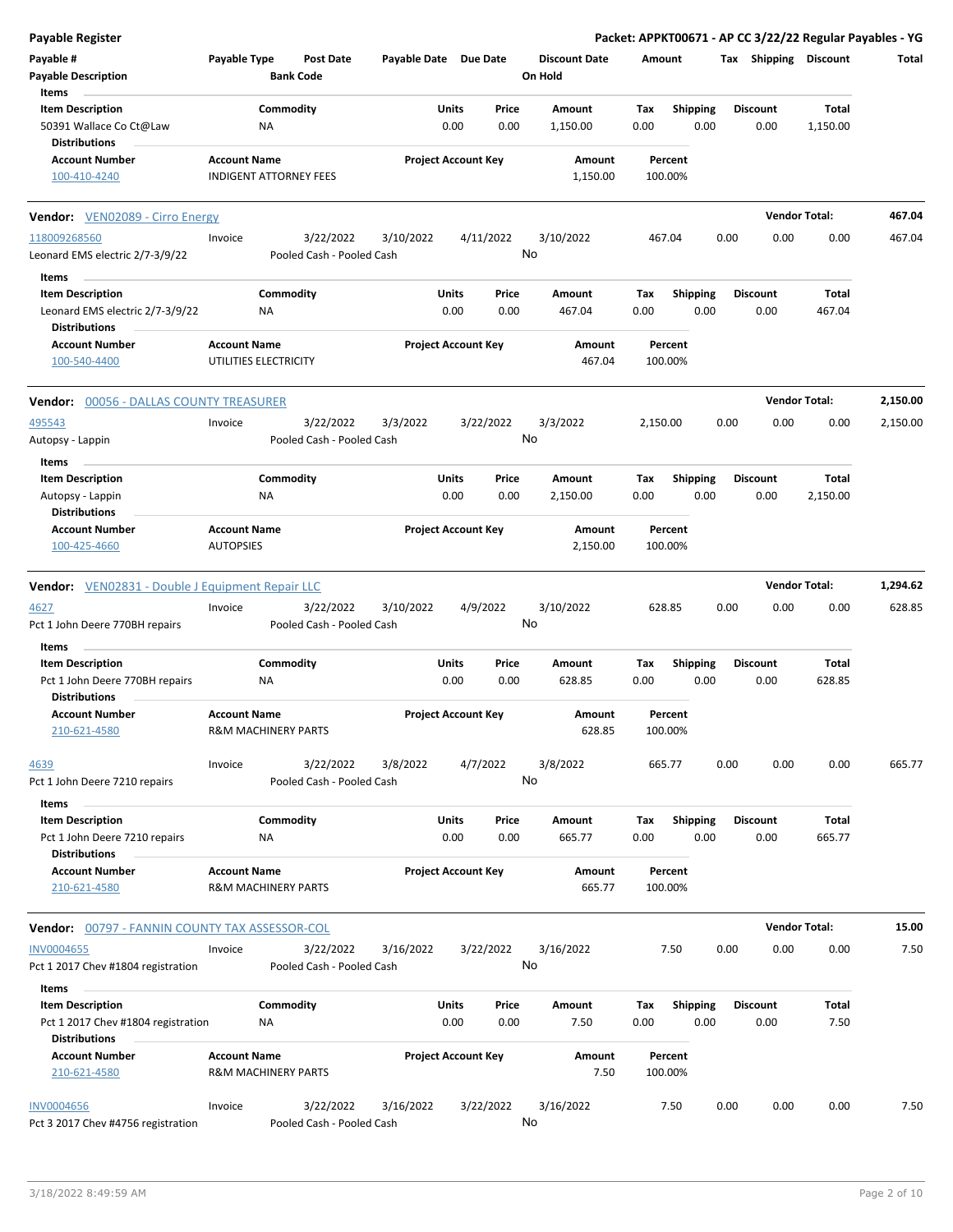|           | Packet: APPKT00671 - AP CC 3/22/22 Regular Payables - YG |                         |      |                         |                    |                                 |                 |                            |                       |                                        |                                             | Payable Register                                                                 |
|-----------|----------------------------------------------------------|-------------------------|------|-------------------------|--------------------|---------------------------------|-----------------|----------------------------|-----------------------|----------------------------------------|---------------------------------------------|----------------------------------------------------------------------------------|
| Total     |                                                          | Tax Shipping Discount   |      |                         | Amount             | <b>Discount Date</b><br>On Hold |                 |                            | Payable Date Due Date | <b>Post Date</b><br><b>Bank Code</b>   | Payable Type                                | Payable #<br><b>Payable Description</b>                                          |
|           | Total                                                    | <b>Discount</b>         |      | <b>Shipping</b>         | Tax                | Amount                          | Price           | Units                      |                       | Commodity                              |                                             | Items<br><b>Item Description</b>                                                 |
|           | 7.50                                                     | 0.00                    |      | 0.00                    | 0.00               | 7.50                            | 0.00            | 0.00                       |                       | ΝA                                     |                                             | Pct 3 2017 Chev #4756 registration<br><b>Distributions</b>                       |
|           |                                                          |                         |      |                         | Percent<br>100.00% | Amount<br>7.50                  |                 | <b>Project Account Key</b> |                       | <b>R&amp;M MACHINERY PARTS</b>         | <b>Account Name</b>                         | <b>Account Number</b><br>230-623-4580                                            |
| 1,428.00  |                                                          | <b>Vendor Total:</b>    |      |                         |                    |                                 |                 |                            |                       |                                        |                                             | <b>Vendor: 00183 - GOHEEN &amp; O'TOOLE</b>                                      |
| 1,428.00  | 0.00                                                     | 0.00                    | 0.00 |                         | 1,428.00           | 11/4/2021                       | 3/22/2022       |                            | 11/4/2021             | 3/22/2022                              | Invoice                                     | 1866                                                                             |
|           |                                                          |                         |      |                         |                    |                                 | No              |                            |                       | Pooled Cash - Pooled Cash              |                                             | CR-19-27156 Spears Dst Ct 9/20/20-11/3/21                                        |
|           |                                                          |                         |      |                         |                    |                                 |                 |                            |                       |                                        |                                             | Items                                                                            |
|           | Total                                                    | <b>Discount</b>         |      | <b>Shipping</b>         | Tax                | Amount                          | Price           | Units                      |                       | Commodity                              |                                             | <b>Item Description</b>                                                          |
|           | 1,428.00                                                 | 0.00                    |      | 0.00                    | 0.00               | 1,428.00                        | 0.00            | 0.00                       |                       |                                        |                                             | CR-19-27156 Spears Dst Ct 9/20/20-11/3/ NA<br><b>Distributions</b>               |
|           |                                                          |                         |      |                         | Percent<br>100.00% | Amount<br>1,428.00              |                 | <b>Project Account Key</b> |                       |                                        | <b>Account Name</b><br><b>ATTORNEY FEES</b> | <b>Account Number</b><br>100-435-4370                                            |
| 170.00    |                                                          | <b>Vendor Total:</b>    |      |                         |                    |                                 |                 |                            |                       |                                        |                                             | Vendor: 00010 - HOLLAND, JORDAN PLLC                                             |
| 170.00    | 0.00                                                     | 0.00                    | 0.00 |                         | 170.00             | 3/17/2022                       | 3/22/2022<br>No |                            | 3/17/2022             | 3/22/2022<br>Pooled Cash - Pooled Cash | Invoice                                     | <b>INV0004680</b><br>3/15-16/22 Drug court                                       |
|           |                                                          |                         |      |                         |                    |                                 |                 |                            |                       |                                        |                                             | Items                                                                            |
|           | Total<br>170.00                                          | <b>Discount</b><br>0.00 |      | <b>Shipping</b><br>0.00 | Tax<br>0.00        | Amount<br>170.00                | Price<br>0.00   | Units<br>0.00              |                       | Commodity<br>ΝA                        |                                             | <b>Item Description</b><br>3/15-16/22 Drug court                                 |
|           |                                                          |                         |      |                         | Percent            | Amount                          |                 | <b>Project Account Key</b> |                       |                                        | <b>Account Name</b>                         | <b>Distributions</b><br><b>Account Number</b>                                    |
|           |                                                          |                         |      |                         | 100.00%            | 170.00                          |                 |                            |                       | ATTORNEY FEES DRUG COURT               |                                             | 590-436-4370                                                                     |
| 12,992.54 |                                                          | <b>Vendor Total:</b>    |      |                         |                    |                                 |                 |                            |                       |                                        |                                             | Vendor: 00405 - IHS PHARMACY                                                     |
| $-69.83$  | 0.00                                                     | 0.00                    | 0.00 |                         | $-69.83$           | 2/22/2022                       | 2/22/2022<br>No |                            | 2/22/2022             | 3/22/2022<br>Pooled Cash - Pooled Cash | Credit Memo                                 | 80473<br>Jan 2022 returned meds                                                  |
|           |                                                          |                         |      |                         |                    |                                 |                 |                            |                       |                                        |                                             | Items                                                                            |
|           | Total                                                    | <b>Discount</b>         |      | Shipping                | Tax                | Amount                          | Price           | Units                      |                       | Commodity                              |                                             | <b>Item Description</b>                                                          |
|           | $-69.83$                                                 | 0.00                    |      | 0.00                    | 0.00               | $-69.83$                        | 0.00            | 0.00                       |                       | ΝA                                     |                                             | Jan 2022 returned meds<br><b>Distributions</b>                                   |
|           |                                                          |                         |      |                         | Percent<br>100.00% | Amount<br>$-69.83$              |                 | <b>Project Account Key</b> |                       |                                        | <b>Account Name</b><br>PRISONER MEDICAL     | <b>Account Number</b><br>100-565-4050                                            |
| 13,062.37 | 0.00                                                     | 0.00                    | 0.00 |                         | 13,062.37          | 2/28/2022                       | 3/22/2022<br>No |                            | 2/28/2022             | 3/22/2022<br>Pooled Cash - Pooled Cash | Invoice                                     | 80777<br>Feb 2022 prisoner medications                                           |
|           |                                                          |                         |      |                         |                    |                                 |                 |                            |                       |                                        |                                             | Items                                                                            |
|           | Total<br>13,062.37                                       | <b>Discount</b><br>0.00 |      | Shipping<br>0.00        | Tax<br>0.00        | Amount<br>13,062.37             | Price<br>0.00   | Units<br>0.00              |                       | Commodity<br>ΝA                        |                                             | <b>Item Description</b><br>Feb 2022 prisoner medications<br><b>Distributions</b> |
|           |                                                          |                         |      |                         | Percent            | Amount                          |                 | <b>Project Account Key</b> |                       |                                        | <b>Account Name</b>                         | <b>Account Number</b>                                                            |
|           |                                                          |                         |      |                         | 100.00%            | 13,062.37                       |                 |                            |                       |                                        | PRISONER MEDICAL                            | 100-565-4050                                                                     |
| 76.05     |                                                          | <b>Vendor Total:</b>    |      |                         |                    |                                 |                 |                            |                       |                                        |                                             | Vendor: VEN02987 - Ivy, Diana                                                    |
| 76.05     | 0.00                                                     | 0.00                    | 0.00 |                         | 76.05              | 3/14/2022                       | 3/22/2022<br>No |                            | 3/14/2022             | 3/22/2022<br>Pooled Cash - Pooled Cash | Invoice                                     | <b>INV0004657</b><br>Election travel 2/14-2/1/22 130 miles                       |
|           |                                                          |                         |      |                         |                    |                                 |                 |                            |                       |                                        |                                             |                                                                                  |
|           | Total                                                    | <b>Discount</b>         |      | <b>Shipping</b>         | Tax                | Amount                          | Price           | Units                      |                       | Commodity                              |                                             | Items<br><b>Item Description</b>                                                 |
|           | 76.05                                                    | 0.00                    |      | 0.00                    | 0.00               | 76.05                           | 0.59            | 130.00                     |                       | Mileage                                |                                             | Election travel 2/14-2/1/22 130 miles<br><b>Distributions</b>                    |
|           |                                                          |                         |      |                         | Percent<br>100.00% | Amount<br>76.05                 |                 | <b>Project Account Key</b> |                       | ELECTION TRAVEL/TRAINING               | <b>Account Name</b>                         | <b>Account Number</b><br>100-404-4270                                            |

**Vendor:** 00397 - JESSICA MCDONALD & ASSOC. **Vendor Total: 1,310.00**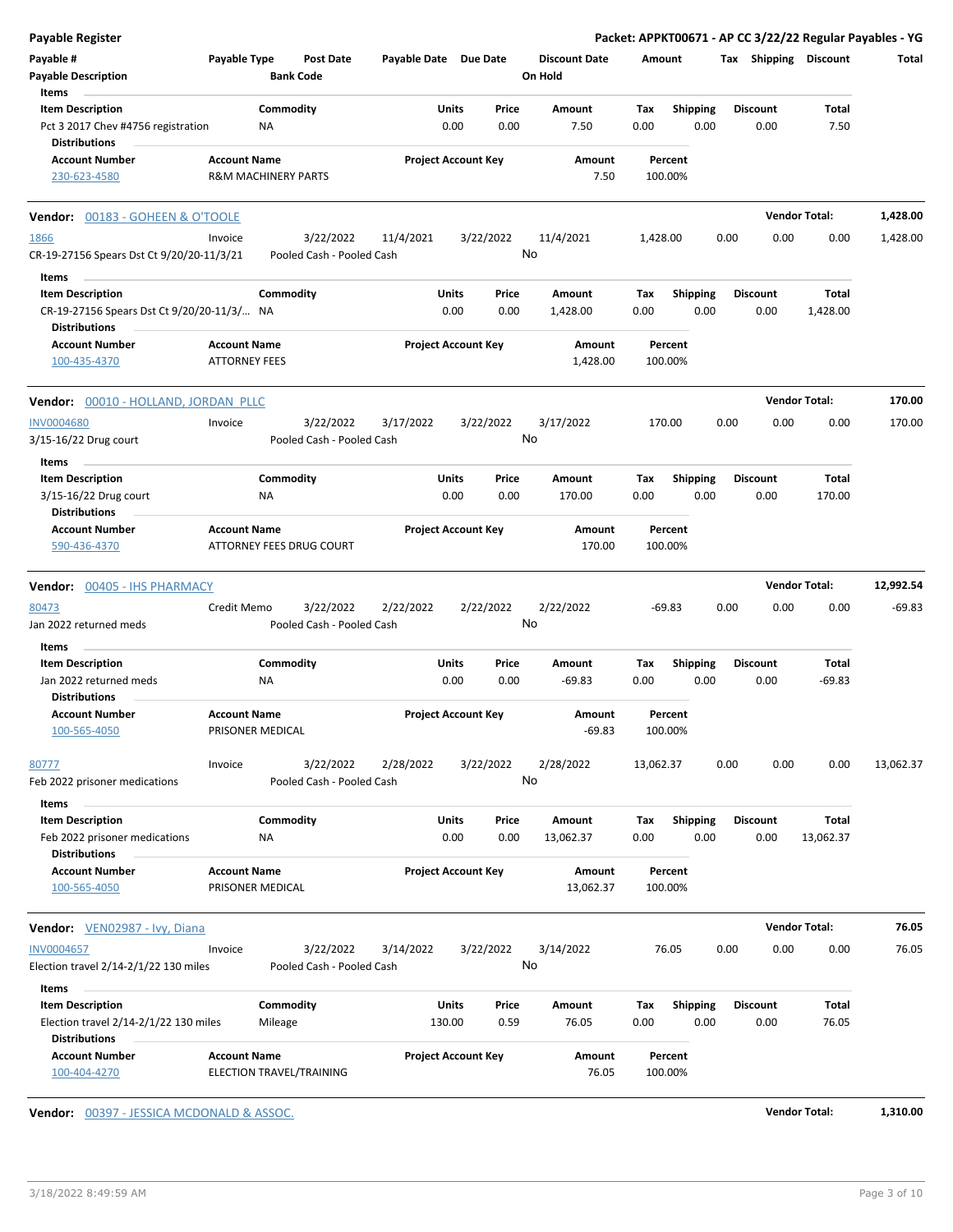| <b>Payable Register</b>                                                               |                                                 |                      |                                        |                       |                            |               |                                 |                    |                         |      |                         |                      | Packet: APPKT00671 - AP CC 3/22/22 Regular Payables - YG |
|---------------------------------------------------------------------------------------|-------------------------------------------------|----------------------|----------------------------------------|-----------------------|----------------------------|---------------|---------------------------------|--------------------|-------------------------|------|-------------------------|----------------------|----------------------------------------------------------|
| Payable #<br><b>Payable Description</b>                                               | Payable Type                                    |                      | Post Date<br><b>Bank Code</b>          | Payable Date Due Date |                            |               | <b>Discount Date</b><br>On Hold | Amount             |                         |      | Tax Shipping Discount   |                      | Total                                                    |
| 835<br>CR-21-28057 Williams Dst Ct 9/26/21-3/11/22                                    | Invoice                                         |                      | 3/22/2022<br>Pooled Cash - Pooled Cash | 3/14/2022             |                            | 3/22/2022     | 3/14/2022<br>No                 | 1,310.00           |                         | 0.00 | 0.00                    | 0.00                 | 1,310.00                                                 |
| Items                                                                                 |                                                 |                      |                                        |                       |                            |               |                                 |                    |                         |      |                         |                      |                                                          |
| <b>Item Description</b>                                                               |                                                 | Commodity            |                                        |                       | Units                      | Price         | Amount                          | Tax                | <b>Shipping</b>         |      | <b>Discount</b>         | Total                |                                                          |
| CR-21-28057 Williams Dst Ct 9/26/21-3/1 NA<br><b>Distributions</b>                    |                                                 |                      |                                        |                       | 0.00                       | 0.00          | 1,310.00                        | 0.00               | 0.00                    |      | 0.00                    | 1,310.00             |                                                          |
| <b>Account Number</b><br>100-435-4370                                                 | <b>Account Name</b><br><b>ATTORNEY FEES</b>     |                      |                                        |                       | <b>Project Account Key</b> |               | Amount<br>1,310.00              | Percent<br>100.00% |                         |      |                         |                      |                                                          |
| Vendor: VEN02145 - Lackey, Dean                                                       |                                                 |                      |                                        |                       |                            |               |                                 |                    |                         |      |                         | <b>Vendor Total:</b> | 401.18                                                   |
| <b>INV0004646</b>                                                                     | Invoice                                         |                      | 3/22/2022                              | 3/11/2022             |                            | 3/22/2022     | 3/11/2022                       | 401.18             |                         | 0.00 | 0.00                    | 0.00                 | 401.18                                                   |
| 2/21-24/22 travel- miles/meals<br>Items                                               |                                                 |                      | Pooled Cash - Pooled Cash              |                       |                            |               | No                              |                    |                         |      |                         |                      |                                                          |
| <b>Item Description</b><br>2/21-24/22 travel- miles<br><b>Distributions</b>           |                                                 | Commodity<br>Mileage |                                        |                       | Units<br>508.00            | Price<br>0.59 | Amount<br>297.18                | Tax<br>0.00        | <b>Shipping</b><br>0.00 |      | Discount<br>0.00        | Total<br>297.18      |                                                          |
| <b>Account Number</b><br>240-624-4270                                                 | <b>Account Name</b>                             |                      | OUT OF COUNTY TRAVEL/TRAINING          |                       | <b>Project Account Key</b> |               | Amount<br>297.18                | Percent<br>100.00% |                         |      |                         |                      |                                                          |
| Items                                                                                 |                                                 |                      |                                        |                       |                            |               |                                 |                    |                         |      |                         |                      |                                                          |
| <b>Item Description</b><br>2/21-24/22 travel- meals<br><b>Distributions</b>           |                                                 | Commodity<br>ΝA      |                                        |                       | Units<br>0.00              | Price<br>0.00 | Amount<br>104.00                | Tax<br>0.00        | <b>Shipping</b><br>0.00 |      | <b>Discount</b><br>0.00 | Total<br>104.00      |                                                          |
| <b>Account Number</b><br>240-624-4270                                                 | <b>Account Name</b>                             |                      | OUT OF COUNTY TRAVEL/TRAINING          |                       | <b>Project Account Key</b> |               | Amount<br>104.00                | Percent<br>100.00% |                         |      |                         |                      |                                                          |
| Vendor: VEN03046 - Law Office of Lindsey J. Wilson, PLLC                              |                                                 |                      |                                        |                       |                            |               |                                 |                    |                         |      |                         | <b>Vendor Total:</b> | 2,100.00                                                 |
| 00187<br>FA-22-45667 DM Dst Ct 2/2-3/8/22                                             | Invoice                                         |                      | 3/22/2022<br>Pooled Cash - Pooled Cash | 3/11/2022             |                            | 3/22/2022     | 3/11/2022<br>No                 | 341.25             |                         | 0.00 | 0.00                    | 0.00                 | 341.25                                                   |
| Items                                                                                 |                                                 |                      |                                        |                       |                            |               |                                 |                    |                         |      |                         |                      |                                                          |
| <b>Item Description</b>                                                               |                                                 | Commodity            |                                        |                       | Units                      | Price         | Amount                          | Tax                | <b>Shipping</b>         |      | <b>Discount</b>         | Total                |                                                          |
| FA-22-45667 DM Dst Ct 2/2-3/8/22<br><b>Distributions</b>                              |                                                 | ΝA                   |                                        |                       | 0.00                       | 0.00          | 341.25                          | 0.00               | 0.00                    |      | 0.00                    | 341.25               |                                                          |
| <b>Account Number</b><br>100-435-4360                                                 | <b>Account Name</b><br>ATTORNEY FEES- CPS CASES |                      |                                        |                       | <b>Project Account Key</b> |               | Amount<br>341.25                | Percent<br>100.00% |                         |      |                         |                      |                                                          |
| 00188<br>FA-21-45188 PP Dst Ct 2/22/22                                                | Invoice                                         |                      | 3/22/2022<br>Pooled Cash - Pooled Cash | 3/11/2022             |                            | 3/22/2022     | 3/11/2022<br>No                 | 108.75             |                         | 0.00 | 0.00                    | 0.00                 | 108.75                                                   |
| Items                                                                                 |                                                 |                      |                                        |                       |                            |               |                                 |                    |                         |      |                         |                      |                                                          |
| <b>Item Description</b><br>FA-21-45188 PP Dst Ct 2/22/22                              |                                                 | Commodity<br>NA      |                                        |                       | Units<br>0.00              | Price<br>0.00 | Amount<br>108.75                | Tax<br>0.00        | Shipping<br>0.00        |      | <b>Discount</b><br>0.00 | Total<br>108.75      |                                                          |
| <b>Distributions</b><br><b>Account Number</b><br>100-435-4360                         | <b>Account Name</b><br>ATTORNEY FEES- CPS CASES |                      |                                        |                       | <b>Project Account Key</b> |               | Amount<br>108.75                | Percent<br>100.00% |                         |      |                         |                      |                                                          |
|                                                                                       |                                                 |                      |                                        |                       |                            |               |                                 |                    |                         |      |                         |                      |                                                          |
| 00189<br>FA-21-45325 BA Dst Ct 2-16-3/11/22                                           | Invoice                                         |                      | 3/22/2022<br>Pooled Cash - Pooled Cash | 3/11/2022             |                            | 3/22/2022     | 3/11/2022<br>No                 | 1,563.75           |                         | 0.00 | 0.00                    | 0.00                 | 1,563.75                                                 |
| Items<br>$\sim$                                                                       |                                                 |                      |                                        |                       |                            |               |                                 |                    |                         |      |                         |                      |                                                          |
| <b>Item Description</b><br>FA-21-45325 BA Dst Ct 2-16-3/11/22<br><b>Distributions</b> |                                                 | Commodity<br>ΝA      |                                        |                       | Units<br>0.00              | Price<br>0.00 | Amount<br>1,563.75              | Tax<br>0.00        | Shipping<br>0.00        |      | Discount<br>0.00        | Total<br>1,563.75    |                                                          |
| <b>Account Number</b><br>100-435-4360                                                 | <b>Account Name</b><br>ATTORNEY FEES- CPS CASES |                      |                                        |                       | <b>Project Account Key</b> |               | Amount<br>1,563.75              | Percent<br>100.00% |                         |      |                         |                      |                                                          |
|                                                                                       |                                                 |                      |                                        |                       |                            |               |                                 |                    |                         |      |                         |                      |                                                          |
| 00190<br>FA-21-45494 JWD Dst Ct 2/25-3/8/22                                           | Invoice                                         |                      | 3/22/2022<br>Pooled Cash - Pooled Cash | 3/11/2022             |                            | 3/22/2022     | 3/11/2022<br>No                 | 86.25              |                         | 0.00 | 0.00                    | 0.00                 | 86.25                                                    |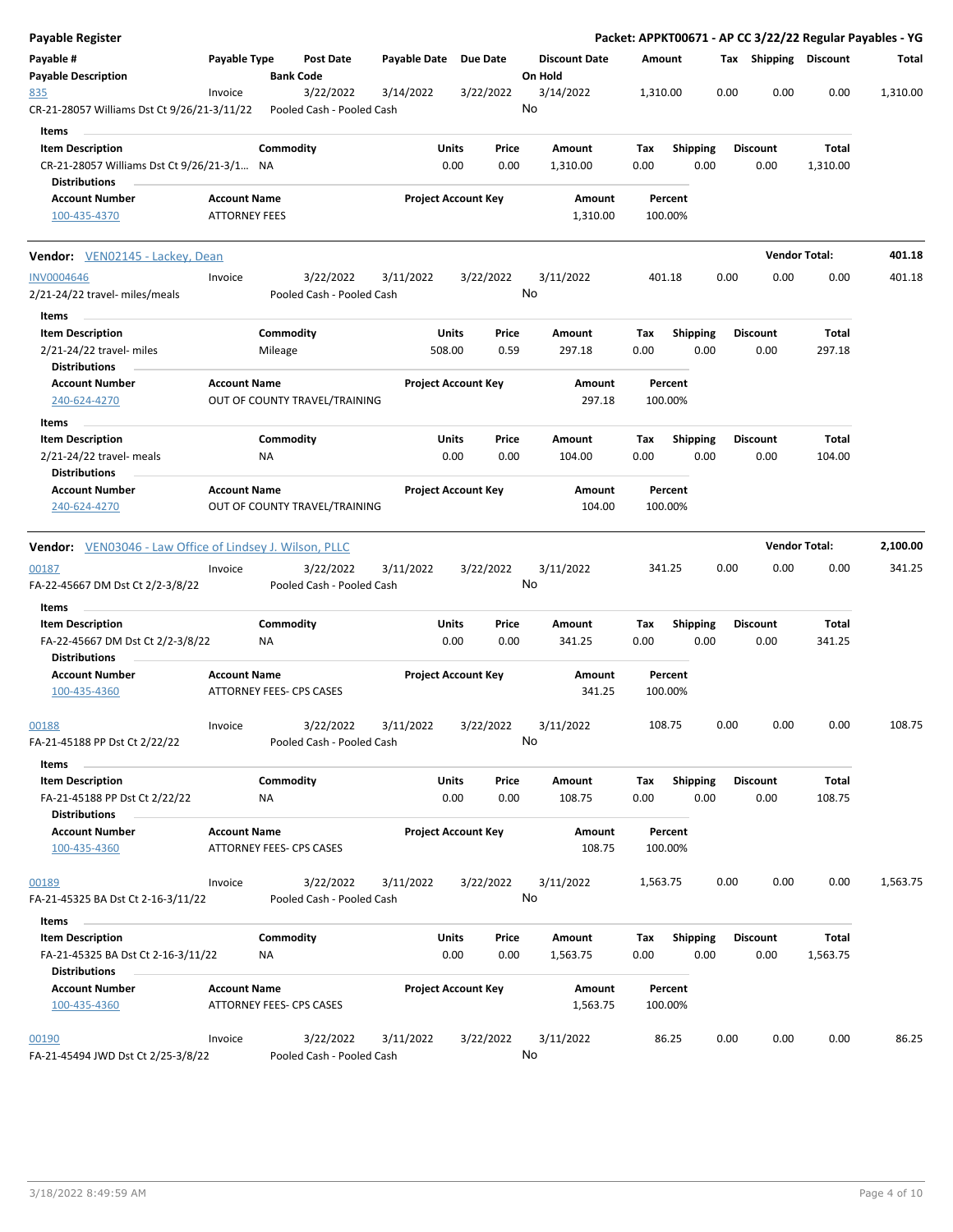| Payable Register                                                                      |                                            |                                      |                       |                                |                                 |             |                         |      |                         | Packet: APPKT00671 - AP CC 3/22/22 Regular Payables - YG |          |
|---------------------------------------------------------------------------------------|--------------------------------------------|--------------------------------------|-----------------------|--------------------------------|---------------------------------|-------------|-------------------------|------|-------------------------|----------------------------------------------------------|----------|
| Payable #<br><b>Payable Description</b>                                               | Payable Type                               | <b>Post Date</b><br><b>Bank Code</b> | Payable Date Due Date |                                | <b>Discount Date</b><br>On Hold | Amount      |                         |      |                         | Tax Shipping Discount                                    | Total    |
| Items                                                                                 |                                            |                                      |                       |                                |                                 |             |                         |      |                         |                                                          |          |
| <b>Item Description</b><br>FA-21-45494 JWD Dst Ct 2/25-3/8/22<br><b>Distributions</b> |                                            | Commodity<br>NA                      |                       | Units<br>Price<br>0.00<br>0.00 | Amount<br>86.25                 | Tax<br>0.00 | <b>Shipping</b><br>0.00 |      | <b>Discount</b><br>0.00 | Total<br>86.25                                           |          |
| <b>Account Number</b>                                                                 | <b>Account Name</b>                        |                                      |                       | <b>Project Account Key</b>     | Amount                          |             | Percent                 |      |                         |                                                          |          |
| 100-435-4360                                                                          |                                            | ATTORNEY FEES- CPS CASES             |                       |                                | 86.25                           |             | 100.00%                 |      |                         |                                                          |          |
| <b>Vendor:</b> 00437 - Marlin Leasing Corporation                                     |                                            |                                      |                       |                                |                                 |             |                         |      |                         | <b>Vendor Total:</b>                                     | 3,516.75 |
| 19686984                                                                              | Invoice                                    | 3/22/2022                            | 3/10/2022             | 3/22/2022                      | 3/10/2022                       | 3,516.75    |                         | 0.00 | 0.00                    | 0.00                                                     | 3,516.75 |
| Telephone system                                                                      |                                            | Pooled Cash - Pooled Cash            |                       |                                | No                              |             |                         |      |                         |                                                          |          |
| Items                                                                                 |                                            |                                      |                       |                                |                                 |             |                         |      |                         |                                                          |          |
| <b>Item Description</b>                                                               |                                            | Commodity                            |                       | Units<br>Price                 | Amount                          | Tax         | <b>Shipping</b>         |      | <b>Discount</b>         | Total                                                    |          |
| Telephone system                                                                      |                                            | <b>NA</b>                            |                       | 0.00<br>0.00                   | 3,516.75                        | 0.00        | 0.00                    |      | 0.00                    | 3,516.75                                                 |          |
| <b>Distributions</b>                                                                  |                                            |                                      |                       |                                |                                 |             |                         |      |                         |                                                          |          |
| <b>Account Number</b>                                                                 | <b>Account Name</b>                        |                                      |                       | <b>Project Account Key</b>     | Amount                          |             | Percent                 |      |                         |                                                          |          |
| 100-510-4200                                                                          | <b>TELEPHONE</b>                           |                                      |                       |                                | 3,516.75                        |             | 100.00%                 |      |                         |                                                          |          |
| <b>Vendor:</b> VEN02793 - Merryman, Thomas Wayne                                      |                                            |                                      |                       |                                |                                 |             |                         |      |                         | <b>Vendor Total:</b>                                     | 24.00    |
| <b>INV0004659</b>                                                                     | Invoice                                    | 3/22/2022                            | 3/16/2022             | 3/22/2022                      | 3/16/2022                       |             | 24.00                   | 0.00 | 0.00                    | 0.00                                                     | 24.00    |
| 3/15/22 transport meals                                                               |                                            | Pooled Cash - Pooled Cash            |                       |                                | No                              |             |                         |      |                         |                                                          |          |
| Items                                                                                 |                                            |                                      |                       |                                |                                 |             |                         |      |                         |                                                          |          |
| <b>Item Description</b>                                                               |                                            | Commodity<br>NA                      |                       | Units<br>Price<br>0.00<br>0.00 | Amount<br>24.00                 | Tax<br>0.00 | <b>Shipping</b><br>0.00 |      | <b>Discount</b><br>0.00 | Total<br>24.00                                           |          |
| 3/15/22 transport meals<br><b>Distributions</b>                                       |                                            |                                      |                       |                                |                                 |             |                         |      |                         |                                                          |          |
| <b>Account Number</b>                                                                 | <b>Account Name</b>                        |                                      |                       | <b>Project Account Key</b>     | Amount                          |             | Percent                 |      |                         |                                                          |          |
| 100-560-4280                                                                          |                                            | PRISONER TRANSPORT                   |                       |                                | 24.00                           |             | 100.00%                 |      |                         |                                                          |          |
|                                                                                       |                                            |                                      |                       |                                |                                 |             |                         |      |                         |                                                          |          |
| <b>Vendor:</b> 00337 - MIEARS, STEVEN R.                                              |                                            |                                      |                       |                                |                                 |             |                         |      |                         | <b>Vendor Total:</b>                                     | 775.00   |
| <b>INV0004647</b>                                                                     | Invoice                                    | 3/22/2022                            | 3/4/2022              | 3/22/2022                      | 3/4/2022                        |             | 775.00                  | 0.00 | 0.00                    | 0.00                                                     | 775.00   |
| FA-21-45326 LF Dst Ct 10/8/21-3/4/22                                                  |                                            | Pooled Cash - Pooled Cash            |                       |                                | No                              |             |                         |      |                         |                                                          |          |
| Items                                                                                 |                                            |                                      |                       |                                |                                 |             |                         |      |                         |                                                          |          |
| <b>Item Description</b>                                                               |                                            | Commodity                            |                       | <b>Units</b><br>Price          | Amount                          | Tax         | <b>Shipping</b>         |      | <b>Discount</b>         | Total                                                    |          |
| FA-21-45326 LF Dst Ct 10/8/21-3/4/22                                                  |                                            | ΝA                                   |                       | 0.00<br>0.00                   | 775.00                          | 0.00        | 0.00                    |      | 0.00                    | 775.00                                                   |          |
| <b>Distributions</b>                                                                  |                                            |                                      |                       |                                |                                 |             |                         |      |                         |                                                          |          |
| <b>Account Number</b>                                                                 | <b>Account Name</b>                        |                                      |                       | <b>Project Account Key</b>     | Amount                          |             | Percent                 |      |                         |                                                          |          |
| 100-435-4360                                                                          |                                            | ATTORNEY FEES- CPS CASES             |                       |                                | 775.00                          |             | 100.00%                 |      |                         |                                                          |          |
| Vendor: 00289 - RELIANT                                                               |                                            |                                      |                       |                                |                                 |             |                         |      |                         | <b>Vendor Total:</b>                                     | 128.61   |
| 111 036 342 874 5                                                                     | Invoice                                    | 3/22/2022                            | 3/14/2022             | 3/22/2022                      | 3/14/2022                       |             | 90.86                   | 0.00 | 0.00                    | 0.00                                                     | 90.86    |
| #2 533 972-2 Pct 2 2/6-3/8/22                                                         |                                            | Pooled Cash - Pooled Cash            |                       |                                | No                              |             |                         |      |                         |                                                          |          |
| Items                                                                                 |                                            |                                      |                       |                                |                                 |             |                         |      |                         |                                                          |          |
| <b>Item Description</b>                                                               |                                            | Commodity                            |                       | Units<br>Price                 | Amount                          | Tax         | <b>Shipping</b>         |      | <b>Discount</b>         | Total                                                    |          |
| #2 533 972-2 Pct 2 2/6-3/8/22                                                         |                                            | NA                                   |                       | 0.00<br>0.00                   | 90.86                           | 0.00        | 0.00                    |      | 0.00                    | 90.86                                                    |          |
| <b>Distributions</b>                                                                  |                                            |                                      |                       |                                |                                 |             |                         |      |                         |                                                          |          |
| <b>Account Number</b>                                                                 | <b>Account Name</b>                        |                                      |                       | <b>Project Account Key</b>     | Amount                          |             | Percent                 |      |                         |                                                          |          |
| 220-622-4400                                                                          | UTILITY ELECTRICITY                        |                                      |                       |                                | 90.86                           |             | 100.00%                 |      |                         |                                                          |          |
| 111 036 342 875 2                                                                     | Invoice                                    | 3/22/2022                            | 3/14/2022             | 4/4/2022                       | 3/14/2022                       |             | 26.43                   | 0.00 | 0.00                    | 0.00                                                     | 26.43    |
| #2 591 591-9 Pct 2 gd light 2/6-3/8/22                                                |                                            | Pooled Cash - Pooled Cash            |                       |                                | No                              |             |                         |      |                         |                                                          |          |
| Items                                                                                 |                                            |                                      |                       |                                |                                 |             |                         |      |                         |                                                          |          |
| <b>Item Description</b>                                                               |                                            | Commodity                            |                       | Units<br>Price                 | Amount                          | Tax         | <b>Shipping</b>         |      | <b>Discount</b>         | Total                                                    |          |
| #2 591 591-9 Pct 2 gd light 2/6-3/8/22                                                |                                            | NA                                   |                       | 0.00<br>0.00                   | 26.43                           | 0.00        | 0.00                    |      | 0.00                    | 26.43                                                    |          |
| <b>Distributions</b>                                                                  |                                            |                                      |                       |                                |                                 |             |                         |      |                         |                                                          |          |
| <b>Account Number</b><br>220-622-4400                                                 | <b>Account Name</b><br>UTILITY ELECTRICITY |                                      |                       | <b>Project Account Key</b>     | Amount<br>26.43                 |             | Percent<br>100.00%      |      |                         |                                                          |          |
| 111 036 342 876 0                                                                     | Invoice                                    | 3/22/2022                            | 3/14/2022             | 4/4/2022                       | 3/14/2022                       |             | 11.32                   | 0.00 | 0.00                    | 0.00                                                     | 11.32    |
| #2 591 592-7 Pct 2 gd light 2/6-3/8/22                                                |                                            | Pooled Cash - Pooled Cash            |                       |                                | No                              |             |                         |      |                         |                                                          |          |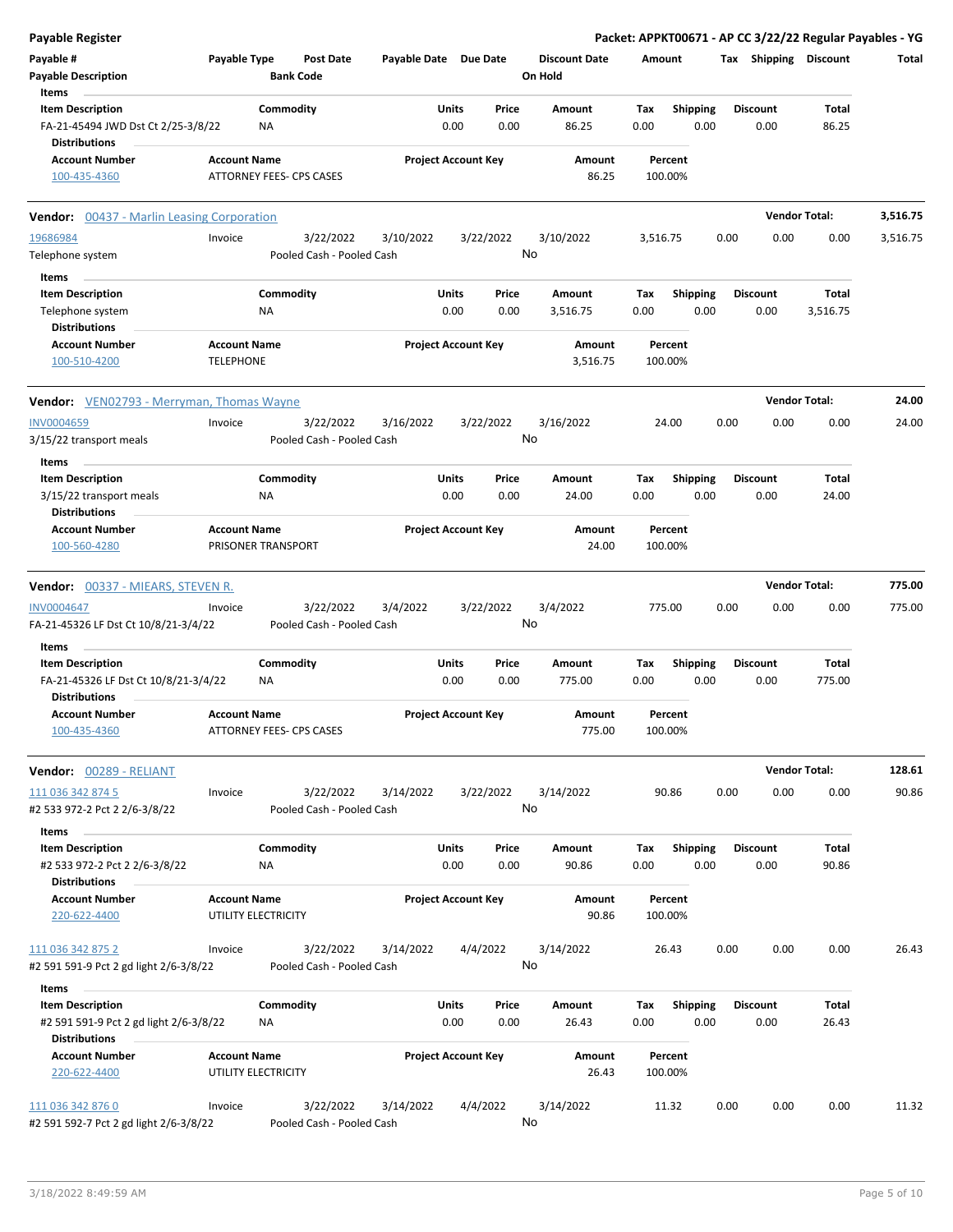| <b>Payable Register</b>                                           |                                                       |           |                                      |                       |                            |           |                                 |          |                 |      |                       | Packet: APPKT00671 - AP CC 3/22/22 Regular Payables - YG |          |
|-------------------------------------------------------------------|-------------------------------------------------------|-----------|--------------------------------------|-----------------------|----------------------------|-----------|---------------------------------|----------|-----------------|------|-----------------------|----------------------------------------------------------|----------|
| Payable #<br><b>Payable Description</b>                           | Payable Type                                          |           | <b>Post Date</b><br><b>Bank Code</b> | Payable Date Due Date |                            |           | <b>Discount Date</b><br>On Hold | Amount   |                 |      | Tax Shipping Discount |                                                          | Total    |
| Items                                                             |                                                       |           |                                      |                       |                            |           |                                 |          |                 |      |                       |                                                          |          |
| <b>Item Description</b>                                           |                                                       | Commodity |                                      |                       | Units                      | Price     | Amount                          | Tax      | <b>Shipping</b> |      | <b>Discount</b>       | Total                                                    |          |
| #2 591 592-7 Pct 2 gd light 2/6-3/8/22<br><b>Distributions</b>    |                                                       | ΝA        |                                      |                       | 0.00                       | 0.00      | 11.32                           | 0.00     | 0.00            |      | 0.00                  | 11.32                                                    |          |
| <b>Account Number</b>                                             | <b>Account Name</b>                                   |           |                                      |                       | <b>Project Account Key</b> |           | Amount                          |          | Percent         |      |                       |                                                          |          |
| 220-622-4400                                                      | UTILITY ELECTRICITY                                   |           |                                      |                       |                            |           | 11.32                           | 100.00%  |                 |      |                       |                                                          |          |
| Vendor: 00269 - ROMCO EQUIPMENT CO.                               |                                                       |           |                                      |                       |                            |           |                                 |          |                 |      | <b>Vendor Total:</b>  |                                                          | 577.82   |
| 101138017                                                         | Invoice                                               |           | 3/22/2022                            | 3/16/2022             |                            | 3/22/2022 | 3/16/2022                       | 555.42   |                 | 0.00 | 22.40                 | 0.00                                                     | 577.82   |
| Pct 2 Volvo G930 parts                                            |                                                       |           | Pooled Cash - Pooled Cash            |                       |                            | No        |                                 |          |                 |      |                       |                                                          |          |
| Items                                                             |                                                       |           |                                      |                       |                            |           |                                 |          |                 |      |                       |                                                          |          |
| <b>Item Description</b>                                           |                                                       | Commodity |                                      |                       | Units                      | Price     | Amount                          | Tax      | Shipping        |      | <b>Discount</b>       | Total                                                    |          |
| Pct 2 Volvo G930 parts                                            |                                                       | ΝA        |                                      |                       | 0.00                       | 0.00      | 555.42                          | 0.00     | 22.40           |      | 0.00                  | 577.82                                                   |          |
| Distributions                                                     |                                                       |           |                                      |                       |                            |           |                                 |          |                 |      |                       |                                                          |          |
| <b>Account Number</b><br>220-622-4580                             | <b>Account Name</b><br><b>R&amp;M MACHINERY PARTS</b> |           |                                      |                       | <b>Project Account Key</b> |           | Amount<br>577.82                | 100.00%  | Percent         |      |                       |                                                          |          |
| Vendor: 00817 - SMITH, THOMAS SCOTT                               |                                                       |           |                                      |                       |                            |           |                                 |          |                 |      | <b>Vendor Total:</b>  |                                                          | 1,323.85 |
| <b>INV0004654</b>                                                 | Invoice                                               |           | 3/22/2022                            | 3/11/2022             |                            | 3/22/2022 | 3/11/2022                       | 1,323.85 |                 | 0.00 | 0.00                  | 0.00                                                     | 1,323.85 |
| CR-20-27764 Henry Dst Ct 11/10/21-3/11/22                         |                                                       |           | Pooled Cash - Pooled Cash            |                       |                            | No        |                                 |          |                 |      |                       |                                                          |          |
| Items                                                             |                                                       |           |                                      |                       |                            |           |                                 |          |                 |      |                       |                                                          |          |
| <b>Item Description</b>                                           |                                                       | Commodity |                                      |                       | Units                      | Price     | Amount                          | Tax      | <b>Shipping</b> |      | <b>Discount</b>       | Total                                                    |          |
| CR-20-27764 Henry Dst Ct 11/10/21-3/11 NA<br><b>Distributions</b> |                                                       |           |                                      |                       | 0.00                       | 0.00      | 1,323.85                        | 0.00     | 0.00            |      | 0.00                  | 1,323.85                                                 |          |
| <b>Account Number</b>                                             | <b>Account Name</b>                                   |           |                                      |                       | <b>Project Account Key</b> |           | Amount                          |          | Percent         |      |                       |                                                          |          |
| 100-435-4370                                                      | <b>ATTORNEY FEES</b>                                  |           |                                      |                       |                            |           | 1,323.85                        | 100.00%  |                 |      |                       |                                                          |          |
| Vendor: 00707 - SPARKLIGHT                                        |                                                       |           |                                      |                       |                            |           |                                 |          |                 |      | <b>Vendor Total:</b>  |                                                          | 2,645.98 |
| INV0004648                                                        | Invoice                                               |           | 3/22/2022                            | 3/14/2022             |                            | 3/22/2022 | 3/14/2022                       | 2,645.98 |                 | 0.00 | 0.00                  | 0.00                                                     | 2,645.98 |
| Internet service 3/11-4/10/22                                     |                                                       |           | Pooled Cash - Pooled Cash            |                       |                            | No        |                                 |          |                 |      |                       |                                                          |          |
| Items                                                             |                                                       |           |                                      |                       |                            |           |                                 |          |                 |      |                       |                                                          |          |
| <b>Item Description</b>                                           |                                                       | Commodity |                                      |                       | Units                      | Price     | Amount                          | Tax      | <b>Shipping</b> |      | <b>Discount</b>       | Total                                                    |          |
| Internet service 3/11-4/10/22                                     |                                                       | Service   |                                      |                       | 0.00                       | 0.00      | 2,645.98                        | 0.00     | 0.00            |      | 0.00                  | 2,645.98                                                 |          |
| <b>Distributions</b>                                              |                                                       |           |                                      |                       |                            |           |                                 |          |                 |      |                       |                                                          |          |
| <b>Account Number</b>                                             | <b>Account Name</b>                                   |           |                                      |                       | <b>Project Account Key</b> |           | Amount                          |          | Percent         |      |                       |                                                          |          |
| 100-518-4210                                                      | INTERNET                                              |           |                                      |                       |                            |           | 231.43                          |          | 8.75%           |      |                       |                                                          |          |
| 100-510-4200                                                      | <b>TELEPHONE</b>                                      |           |                                      |                       |                            |           | 66.38                           |          | 2.51%           |      |                       |                                                          |          |
| 100-510-4210                                                      | <b>INTERNET</b>                                       |           |                                      |                       |                            |           | 710.00                          |          | 26.83%          |      |                       |                                                          |          |
| 100-665-4210                                                      | <b>INTERNET</b>                                       |           |                                      |                       |                            |           | 64.99                           |          | 2.46%           |      |                       |                                                          |          |
| 100-518-4210                                                      | <b>INTERNET</b>                                       |           |                                      |                       |                            |           | 443.93                          |          | 16.78%          |      |                       |                                                          |          |
| 100-513-4210                                                      | <b>INTERNET</b>                                       |           |                                      |                       |                            |           | 231.43                          |          | 8.75%           |      |                       |                                                          |          |
| 100-518-4210                                                      | <b>INTERNET</b>                                       |           |                                      |                       |                            |           | 139.39                          |          | 5.27%           |      |                       |                                                          |          |
| 100-518-4210                                                      | <b>INTERNET</b>                                       |           |                                      |                       |                            |           | 231.43                          |          | 8.75%           |      |                       |                                                          |          |
| 100-645-4210                                                      | <b>INTERNET</b>                                       |           |                                      |                       |                            |           | 93.94                           |          | 3.55%           |      |                       |                                                          |          |
| 100-514-4210                                                      | <b>INTERNET</b>                                       |           |                                      |                       |                            |           | 82.69                           |          | 3.13%           |      |                       |                                                          |          |
| 240-624-4210                                                      | <b>INTERNET</b>                                       |           |                                      |                       |                            |           | 93.94                           |          | 3.55%           |      |                       |                                                          |          |
| 100-560-4210                                                      | <b>INTERNET SERVICE</b>                               |           |                                      |                       |                            |           | 256.43                          |          | 9.69%           |      |                       |                                                          |          |
| <b>Vendor: 00202 - TEXAS ASSOCIATION OF COUNTIES</b>              |                                                       |           |                                      |                       |                            |           |                                 |          |                 |      | <b>Vendor Total:</b>  |                                                          | 175.00   |
| 72334                                                             | Invoice                                               |           | 3/22/2022                            | 1/4/2022              |                            | 3/22/2022 | 1/4/2022                        | 125.00   |                 | 0.00 | 0.00                  | 0.00                                                     | 125.00   |
|                                                                   |                                                       |           |                                      |                       |                            | No        |                                 |          |                 |      |                       |                                                          |          |
| Items                                                             |                                                       |           |                                      |                       |                            |           |                                 |          |                 |      |                       |                                                          |          |
| <b>Item Description</b>                                           |                                                       | Commodity |                                      |                       | Units                      | Price     | Amount                          | Tax      | <b>Shipping</b> |      | <b>Discount</b>       | Total                                                    |          |
| #231860 2022 CDCAT membership dues- B NA<br><b>Distributions</b>  |                                                       |           |                                      |                       | 0.00                       | 0.00      | 125.00                          | 0.00     | 0.00            |      | 0.00                  | 125.00                                                   |          |
| <b>Account Number</b>                                             | <b>Account Name</b>                                   |           |                                      |                       | <b>Project Account Key</b> |           | Amount                          |          | Percent         |      |                       |                                                          |          |
| 100-403-4810                                                      | <b>DUES</b>                                           |           |                                      |                       |                            |           | 125.00                          | 100.00%  |                 |      |                       |                                                          |          |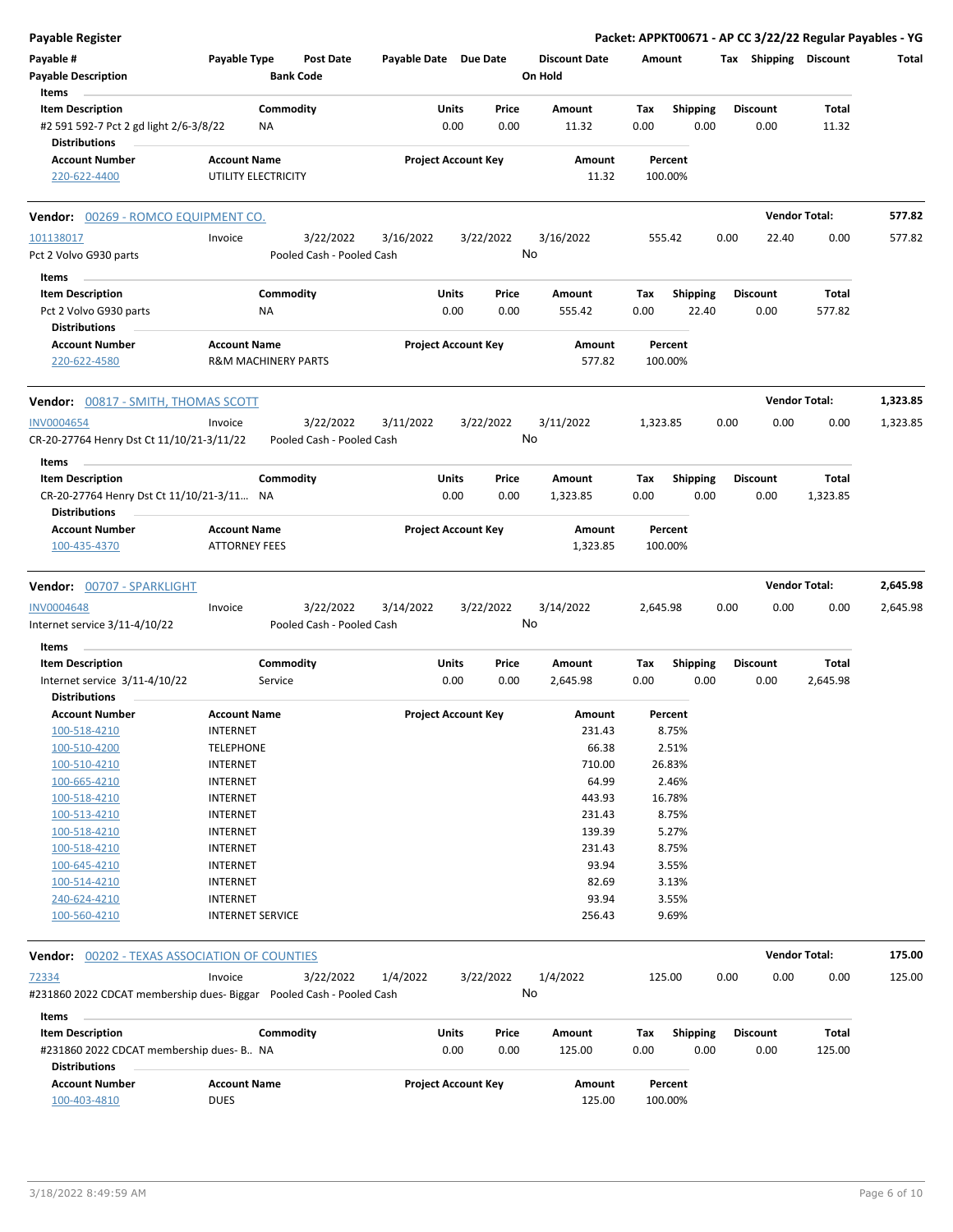| Payable Register                                                                                    |                        |           |                                |                       |       |                            |          |                      |                    |                 |      |                       | Packet: APPKT00671 - AP CC 3/22/22 Regular Payables - YG |          |
|-----------------------------------------------------------------------------------------------------|------------------------|-----------|--------------------------------|-----------------------|-------|----------------------------|----------|----------------------|--------------------|-----------------|------|-----------------------|----------------------------------------------------------|----------|
| Payable #<br><b>Payable Description</b>                                                             | Payable Type           |           | Post Date<br><b>Bank Code</b>  | Payable Date Due Date |       |                            | On Hold  | <b>Discount Date</b> | Amount             |                 |      | Tax Shipping Discount |                                                          | Total    |
| 72407                                                                                               | Invoice                |           | 3/22/2022                      | 1/4/2022              |       | 3/22/2022                  | 1/4/2022 |                      | 50.00              |                 | 0.00 | 0.00                  | 0.00                                                     | 50.00    |
| #238978 2022 CDCAT membership dues- Frazi                                 Pooled Cash - Pooled Cash |                        |           |                                |                       |       |                            | No       |                      |                    |                 |      |                       |                                                          |          |
| Items                                                                                               |                        |           |                                |                       |       |                            |          |                      |                    |                 |      |                       |                                                          |          |
| <b>Item Description</b>                                                                             |                        | Commodity |                                |                       | Units | Price                      |          | Amount               | Tax                | <b>Shipping</b> |      | <b>Discount</b>       | Total                                                    |          |
| #238978 2022 CDCAT membership dues- F NA<br><b>Distributions</b>                                    |                        |           |                                |                       | 0.00  | 0.00                       |          | 50.00                | 0.00               | 0.00            |      | 0.00                  | 50.00                                                    |          |
| <b>Account Number</b>                                                                               | <b>Account Name</b>    |           |                                |                       |       | <b>Project Account Key</b> |          | Amount               | Percent            |                 |      |                       |                                                          |          |
| 100-403-4810                                                                                        | <b>DUES</b>            |           |                                |                       |       |                            |          | 50.00                | 100.00%            |                 |      |                       |                                                          |          |
| <b>Vendor:</b> 00511 - TEXAS COMMISSION ON ENVIRONMENTAL QUALITY                                    |                        |           |                                |                       |       |                            |          |                      |                    |                 |      |                       | <b>Vendor Total:</b>                                     | 860.00   |
| WTR0059224-226                                                                                      | Invoice                |           | 3/22/2022                      | 3/16/2022             |       | 3/22/2022                  |          | 3/16/2022            | 860.00             |                 | 0.00 | 0.00                  | 0.00                                                     | 860.00   |
| FT22 2nd gtr onsite council fee                                                                     |                        |           | Pooled Cash - Pooled Cash      |                       |       |                            | No       |                      |                    |                 |      |                       |                                                          |          |
| Items                                                                                               |                        |           |                                |                       |       |                            |          |                      |                    |                 |      |                       |                                                          |          |
| <b>Item Description</b>                                                                             |                        | Commodity |                                |                       | Units | Price                      |          | Amount               | Tax                | <b>Shipping</b> |      | <b>Discount</b>       | Total                                                    |          |
| FT22 2nd gtr onsite council fee                                                                     |                        | ΝA        |                                |                       | 0.00  | 0.00                       |          | 860.00               | 0.00               | 0.00            |      | 0.00                  | 860.00                                                   |          |
| <b>Distributions</b>                                                                                |                        |           |                                |                       |       |                            |          |                      |                    |                 |      |                       |                                                          |          |
| <b>Account Number</b>                                                                               | <b>Account Name</b>    |           |                                |                       |       | <b>Project Account Key</b> |          | Amount               | Percent            |                 |      |                       |                                                          |          |
| 100-409-4940                                                                                        |                        |           | TCEQ PERMITS ENVIRONMENTAL DEV |                       |       |                            |          | 860.00               | 100.00%            |                 |      |                       |                                                          |          |
| <b>Vendor:</b> 00767 - TEXAS DEPT. OF STATE HEALTH SERVICE                                          |                        |           |                                |                       |       |                            |          |                      |                    |                 |      |                       | <b>Vendor Total:</b>                                     | 137.25   |
| 2015698                                                                                             | Invoice                |           | 3/22/2022                      | 3/1/2022              |       | 3/22/2022                  | 3/1/2022 |                      | 137.25             |                 | 0.00 | 0.00                  | 0.00                                                     | 137.25   |
| Feb 2022 Remote birth access                                                                        |                        |           | Pooled Cash - Pooled Cash      |                       |       |                            | No       |                      |                    |                 |      |                       |                                                          |          |
| Items                                                                                               |                        |           |                                |                       |       |                            |          |                      |                    |                 |      |                       |                                                          |          |
| <b>Item Description</b>                                                                             |                        | Commodity |                                |                       | Units | Price                      |          | Amount               | Tax                | <b>Shipping</b> |      | <b>Discount</b>       | Total                                                    |          |
| Feb 2022 Remote birth access                                                                        |                        | ΝA        |                                |                       | 0.00  | 0.00                       |          | 137.25               | 0.00               | 0.00            |      | 0.00                  | 137.25                                                   |          |
| <b>Distributions</b>                                                                                |                        |           |                                |                       |       |                            |          |                      |                    |                 |      |                       |                                                          |          |
| <b>Account Number</b><br>100-409-4890                                                               | <b>Account Name</b>    |           | <b>COURT COSTS/ARREST FEES</b> |                       |       | <b>Project Account Key</b> |          | Amount<br>137.25     | Percent<br>100.00% |                 |      |                       |                                                          |          |
|                                                                                                     |                        |           |                                |                       |       |                            |          |                      |                    |                 |      |                       |                                                          |          |
| <b>Vendor:</b> 00265 - TEXHOMA LIMESTONE, INC.                                                      |                        |           |                                |                       |       |                            |          |                      |                    |                 |      |                       | <b>Vendor Total:</b>                                     | 1,025.06 |
| 8760                                                                                                | Invoice                |           | 3/22/2022                      | 3/14/2022             |       | 3/22/2022                  |          | 3/14/2022            | 1,025.06           |                 | 0.00 | 0.00                  | 0.00                                                     | 1,025.06 |
| Pct 3 Rock & Gravel - hauling 3/7-12/22                                                             |                        |           | Pooled Cash - Pooled Cash      |                       |       |                            | No       |                      |                    |                 |      |                       |                                                          |          |
| Items                                                                                               |                        |           |                                |                       |       |                            |          |                      |                    |                 |      |                       |                                                          |          |
| <b>Item Description</b>                                                                             |                        | Commodity |                                |                       | Units | Price                      |          | Amount               | Tax                | <b>Shipping</b> |      | <b>Discount</b>       | Total                                                    |          |
| Pct 3 Rock & Gravel - hauling 3/7-12/22<br><b>Distributions</b>                                     |                        | Rock-H    |                                |                       | 80.65 | 12.71                      |          | 1,025.06             | 0.00               | 0.00            |      | 0.00                  | 1,025.06                                                 |          |
| <b>Account Number</b>                                                                               | <b>Account Name</b>    |           |                                |                       |       | <b>Project Account Key</b> |          | Amount               | Percent            |                 |      |                       |                                                          |          |
| 230-623-3410                                                                                        | R&B MAT. ROCK & GRAVEL |           |                                |                       |       |                            |          | 1,025.06             | 100.00%            |                 |      |                       |                                                          |          |
| <b>Vendor:</b> 00180 - THOMSON REUTERS - WEST PAYMENT CTR                                           |                        |           |                                |                       |       |                            |          |                      |                    |                 |      |                       | <b>Vendor Total:</b>                                     | 390.99   |
| 846007336                                                                                           | Invoice                |           | 3/22/2022                      | 3/1/2022              |       | 3/22/2022                  | 3/1/2022 |                      | 390.99             |                 | 0.00 | 0.00                  | 0.00                                                     | 390.99   |
| Feb 2022 DA online                                                                                  |                        |           | Pooled Cash - Pooled Cash      |                       |       |                            | No       |                      |                    |                 |      |                       |                                                          |          |
| Items                                                                                               |                        |           |                                |                       |       |                            |          |                      |                    |                 |      |                       |                                                          |          |
| <b>Item Description</b>                                                                             |                        | Commodity |                                |                       | Units | Price                      |          | Amount               | Tax                | <b>Shipping</b> |      | <b>Discount</b>       | <b>Total</b>                                             |          |
| Feb 2022 DA online                                                                                  |                        | NA        |                                |                       | 0.00  | 0.00                       |          | 390.99               | 0.00               | 0.00            |      | 0.00                  | 390.99                                                   |          |
| <b>Distributions</b>                                                                                |                        |           |                                |                       |       |                            |          |                      |                    |                 |      |                       |                                                          |          |
| <b>Account Number</b>                                                                               | <b>Account Name</b>    |           |                                |                       |       | <b>Project Account Key</b> |          | Amount               | Percent            |                 |      |                       |                                                          |          |
| 100-475-5910                                                                                        | <b>ONLINE RESEARCH</b> |           |                                |                       |       |                            |          | 390.99               | 100.00%            |                 |      |                       |                                                          |          |
| Vendor: 00127 - VERIZON WIRELESS                                                                    |                        |           |                                |                       |       |                            |          |                      |                    |                 |      |                       | <b>Vendor Total:</b>                                     | 865.99   |
| 9901507861                                                                                          | Invoice                |           | 3/22/2022                      | 3/10/2022             |       | 4/2/2022                   |          | 3/10/2022            | 865.99             |                 | 0.00 | 0.00                  | 0.00                                                     | 865.99   |
| Verizon internet 2/11-3/10/22                                                                       |                        |           | Pooled Cash - Pooled Cash      |                       |       |                            | No       |                      |                    |                 |      |                       |                                                          |          |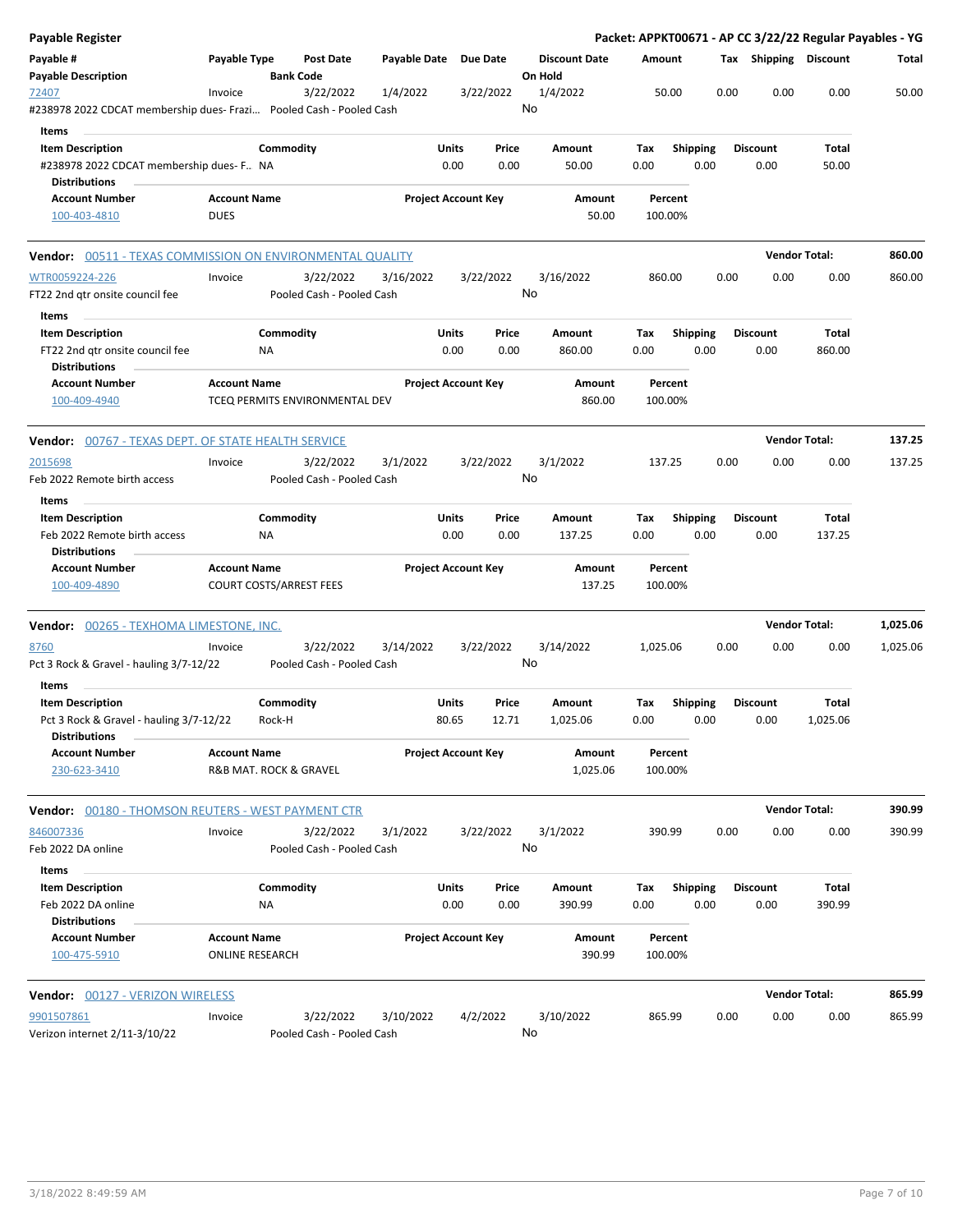$\overline{a}$ 

### **Payable Register Packet: APPKT00671 - AP CC 3/22/22 Regular Payables - YG**

| Payable #<br><b>Payable Description</b><br><b>Items</b> | <b>Payable Type</b>       | <b>Post Date</b><br><b>Bank Code</b> | Payable Date               |              | <b>Due Date</b> | <b>Discount Date</b><br>On Hold | Amount |                 | Тах  | Shipping             | <b>Discount</b> | Total |
|---------------------------------------------------------|---------------------------|--------------------------------------|----------------------------|--------------|-----------------|---------------------------------|--------|-----------------|------|----------------------|-----------------|-------|
| <b>Item Description</b>                                 |                           | Commodity                            |                            | Units        | Price           | Amount                          | Tax    | <b>Shipping</b> |      | <b>Discount</b>      | Total           |       |
| Verizon Internet 2/11-3/10/22<br><b>Distributions</b>   | <b>NA</b>                 |                                      |                            | 0.00         | 0.00            | 865.99                          | 0.00   | 0.00            |      | 0.00                 | 865.99          |       |
| <b>Account Number</b>                                   | <b>Account Name</b>       |                                      | <b>Project Account Key</b> |              |                 | Amount                          |        | Percent         |      |                      |                 |       |
| 100-404-4210                                            | <b>ELECTION INTERNET</b>  |                                      |                            |              |                 | 113.97                          |        | 13.16%          |      |                      |                 |       |
| 100-404-4200                                            | <b>TELEPHONE</b>          |                                      |                            |              |                 | 30.19                           |        | 3.49%           |      |                      |                 |       |
| 100-405-4210                                            | <b>INTERNET</b>           |                                      |                            |              |                 | 37.99                           |        | 4.39%           |      |                      |                 |       |
| 100-406-4210                                            | <b>EMERGENCY INTERNET</b> |                                      |                            |              |                 | 37.99                           |        | 4.39%           |      |                      |                 |       |
| 100-457-4210                                            | <b>INTERNET</b>           |                                      |                            |              |                 | 37.99                           |        | 4.39%           |      |                      |                 |       |
| 100-503-4210                                            | <b>EMERGENCY INTERNET</b> |                                      |                            |              |                 | 37.99                           |        | 4.39%           |      |                      |                 |       |
| 100-553-4210                                            | <b>INTERNET</b>           |                                      |                            |              |                 | 37.99                           |        | 4.39%           |      |                      |                 |       |
| 100-560-4210                                            | <b>INTERNET SERVICE</b>   |                                      |                            |              |                 | 531.88                          |        | 61.42%          |      |                      |                 |       |
| 00480 - VESTED NETWORKS<br>Vendor:                      |                           |                                      |                            |              |                 |                                 |        |                 |      | <b>Vendor Total:</b> |                 | 60.00 |
| <b>IN26396</b>                                          | Invoice                   | 3/22/2022                            | 3/16/2022                  |              | 3/22/2022       | 3/16/2022                       |        | 60.00           | 0.00 | 0.00                 | 0.00            | 60.00 |
| April 2022 phone system                                 |                           | Pooled Cash - Pooled Cash            |                            |              | No              |                                 |        |                 |      |                      |                 |       |
| Items                                                   |                           |                                      |                            |              |                 |                                 |        |                 |      |                      |                 |       |
| <b>Item Description</b>                                 |                           | Commodity                            |                            | <b>Units</b> | Price           | Amount                          | Tax    | Shipping        |      | <b>Discount</b>      | Total           |       |
| April 2022 phone system<br><b>Distributions</b>         | <b>NA</b>                 |                                      |                            | 0.00         | 0.00            | 60.00                           | 0.00   | 0.00            |      | 0.00                 | 60.00           |       |
| <b>Account Number</b>                                   | <b>Account Name</b>       |                                      | <b>Project Account Key</b> |              |                 | Amount                          |        | Percent         |      |                      |                 |       |

**Account Number Account Name Project Account Key Amount** 100-510-4200 TELEPHONE 60.00 100.00%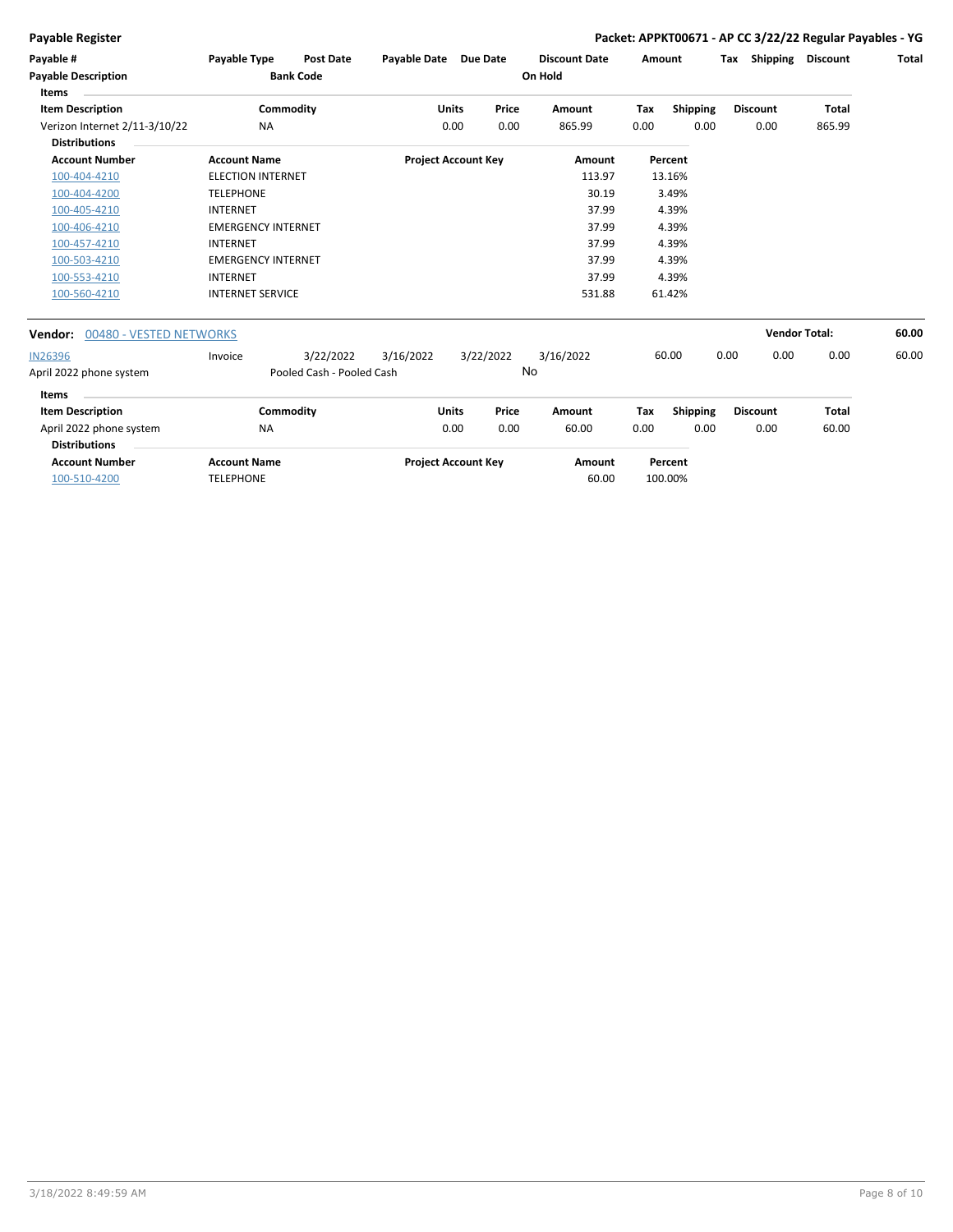## Payable Summary

| <b>Type</b> | Count               | Gross     | Tax  | <b>Shipping</b> | <b>Discount</b> | Total     | <b>Manual Payment</b> | <b>Balance</b> |
|-------------|---------------------|-----------|------|-----------------|-----------------|-----------|-----------------------|----------------|
| Credit Memo |                     | $-69.83$  | 0.00 | 0.00            | 0.00            | $-69.83$  | 0.00                  | $-69.83$       |
| Invoice     | 39                  | 38,798.41 | 0.00 | 22.40           | 0.00            | 38,820.81 | 0.00                  | 38,820.81      |
|             | <b>Grand Total:</b> | 38,728.58 | 0.00 | 22.40           | 0.00            | 38,750.98 | 0.00                  | 38.750.98      |